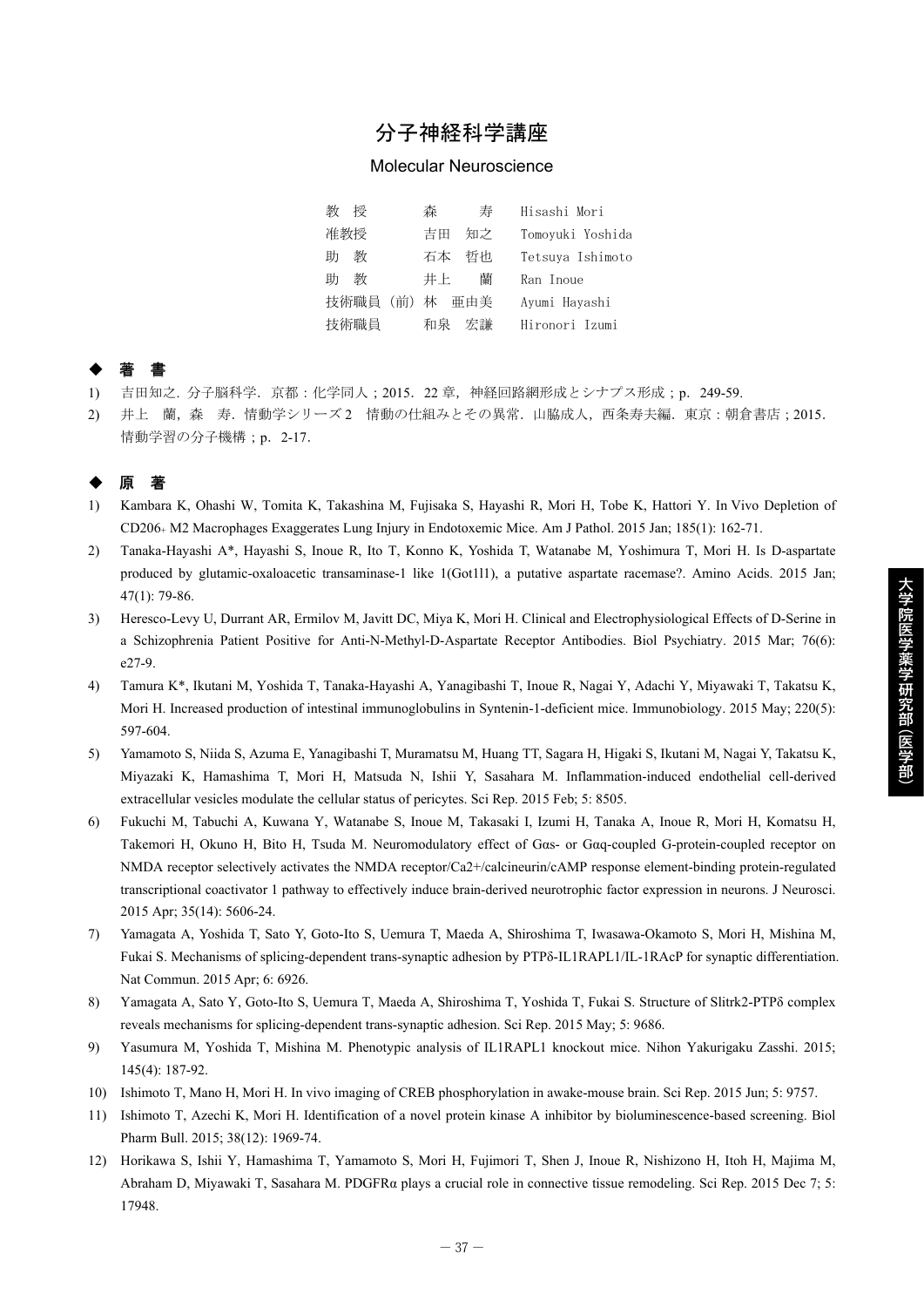### ◆ 学会報告

- 1) Ishimoto T, Mori H. Correlation analysis between remote memory and CREB phosphorylation in cerebral cortex using in vivo imaging. 45th annual meeting of the Society for Neuroscience; 2015 Oct 18; Chicago.
- 2) 石本哲也,真野寛生,森 寿. ルシフェラーゼを用いたマウス脳内 CREB リン酸化のイメージング. 第33回日本生 化学会北陸支部大会;2015 May 23;富山.
- 3) 畦地健司,吉田知之,岡本志穂,森 寿. PTPδ スプライスバリアントのシナプス形成における機能解析と脳部位別 発現解析. 第 33 回日本生化学会北陸支部大会; 2015 May 23; 富山.
- 4) Talukdar G, Inoue R, Yoshida T, Ishimoto T, Nakagawa T, Mori H. Intrinsic role of serine racemase in apoptosis and metabolism.第 38 回日本神経科学大会;2015 Jul 30;神戸.
- 5) 植村 健,佐藤祐介,山形敦史,吉田知之,後藤桜子,田渕克彦,三品昌美,深井周也.小脳シナプス形成を担う GluRδ2-Cbln1-Neurexin 複合体の構造生物学的解析.第 38 回日本神経科学大会;2015 Jul 31;神戸.
- 6) 吉田知之,山形敦史,佐藤祐介,伊藤桜子,植村 健,前田亜沙美,城島知子,岡本志穂,森 寿,三品昌美,深 井周也. シナプス形成を司る IL1RAPL1-PTPδ 複合体の構造基盤. 第38回日本神経科学大会;2015 Jul 31;神戸.
- 7) 山形敦史,佐藤祐介,伊藤桜子,植村 健,前田亜沙美,城島知子,吉田知之,深井周也.Slitrk2 による PTPδ の スプライシング依存的認識機構の構造基盤. 第 38 回日本神経科学大会; 2015 Jul 31; 神戸.
- 8) 伊藤智和,林田美郁,小林爽季,武藤菜摘,林亜由美,吉村 徹,森 寿.セリンラセマーゼの D-アスパラギン酸 生合成への関与. 第 11 回 D-アミノ酸学会学術講演会;2015 Aug 5;長岡.
- 9) Yoshida T. Interleukin-1 receptor family proteins function as neuronal synapse organizers. 第 58 回日本神経化学会年会 APSN**/**JSN Joint Symposium; 2015 Sep 12; Omiya. (Invited Lecture)
- 10) 石本哲也,真野寛生,畦地健司,森 寿. 発光蛋白質を用いた CREB リン酸化経路阻害剤の探索. 第66回日本薬理 学会北部会; 2015 Sep 18; 富山.
- 11) 石本哲也, 森 寿. 発光蛋白質を用いた生体脳内 CREB リン酸化の可視化. 第24回日本バイオイメージング学会学 術集会;2015 Sep 27;東京.
- 12) 森 寿.CREB リン酸化イメージング法の開発と脳機能解析への応用.第 27 回日本脳循環代謝学会総会;2015 Oct 31; 富山.(招待講演)
- 13) 吉田知之.ミニエクソンペプチド選択によるシナプスオーガナイザー機能の調節.第 38 回日本分子生物学会年会 ワ ークショップ;2015 Dec 1;神戸.
- 14) 山形敦史,吉田知之,佐藤祐介,伊藤桜子,植村 健,森 寿,三品昌美,深井周也.IIa 型受容体チロシンフォス ファターゼ δ とインターロイキン 1 受容体タイプのシナプスオーガナイザー間の選択的スプライシング依存的相互 作用制御の構造基盤.第 38 回日本分子生物学会年会 ワークショップ;2015 Dec 1;神戸.
- 15) 植村 健,佐藤祐介,山形敦史,吉田知之,後藤桜子,前田亜沙美,城島知子,田渕克彦,三品昌美,深井周也. 小脳シナプス形成を制御する GluD2-Cbln1-neurexin 接着分子複合体の構造基盤.第 38 回日本分子生物学会年会 ワ ークショップ;2015 Dec 1;神戸.
- 16) 石本哲也,真野寛生,畦地健司,森 寿. 発光プローブ蛋白質を用いた CREB リン酸化経路阻害化合物のスクリー ニング.第 38 回日本分子生物学会年会;2015 Dec 2;神戸.
- 17) 宗実悠佳,大泉寛明,吉田知之,若林朋子,岩坪 威.運動ニューロンの標的骨格筋への投射に CLAC-P/Collagen type XXV が果たす分子メカニズムの解明.第 38 回日本分子生物学会年会;2015 Dec 2;神戸.
- 18) 森 寿,井上 蘭.D-セリンとセリンラセマーゼの生体機能.第 38 回日本分子生物学会年会 ワークショップ;2015 Dec 3;神戸.
- 19) 山形敦史,佐藤祐介,伊藤桜子,植村 健,吉田知之,深井周也.Slitrk ファミリータンパク質と IIa 型受容体タン パク質チロシン脱リン酸化酵素がスプライスインサートに依存して相互作用するメカニズム.第 38 回日本分子生物 学会年会 ワークショップ;2015 Dec 3;神戸.
- 20) 石本哲也. 生体脳内 CREB リン酸化可視化. 第2回可視化マウス研究会;2015 Dec 2;神戸. (招待講演)

#### ◆ その他

- 1) 吉田知之.中枢シナプスオーガナイザーによる標的認識と特異的シナプス形成の調節機構の解明.さきがけ「脳神 経回路の形成・動作と制御」第 3 回報告会;2015 Feb 5;東京.
- 2) 森 寿.口演発表座長.第 37 回日本生物学的精神医学会;2015 Sep 26;東京.
- 3) 森 寿.日本学術会議第 169 回総会傍聴記.日本学術会議中部地区会議ニュース.2015 Oct;No.139.IV,日本学